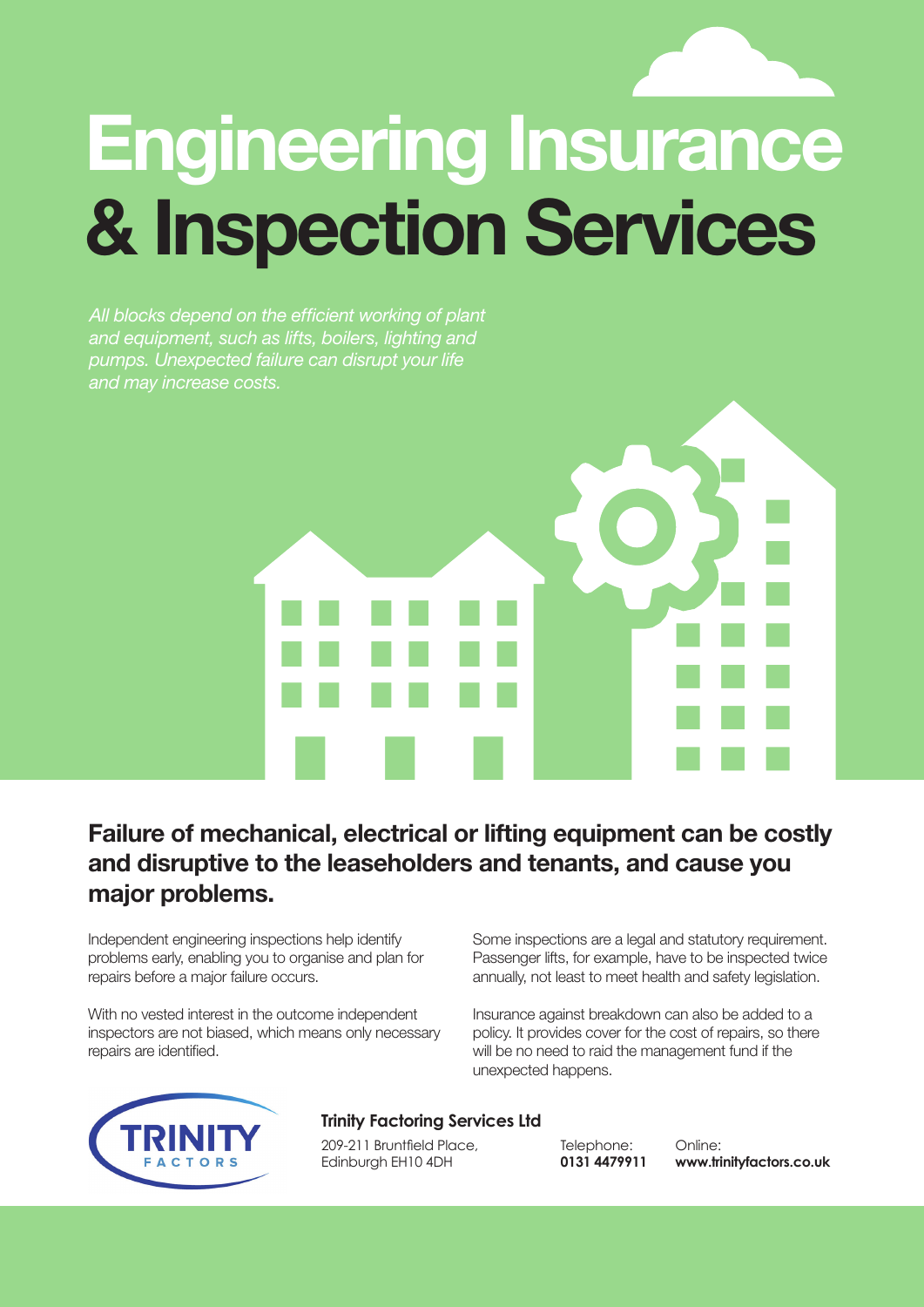# **Are you breaking the law?**

It is a legal requirement for many types of plant and machinery to be inspected on a regular basis. Unfortunately, some people believe engineering inspections are only desirable rather than essential.

The purpose of an inspection is to make sure the equipment is safe, it does not replace maintenance. An examination by a qualified inspector will:

- Detect defects and weaknesses
- Ensure the safety and continued use of the equipment
- Be sufficiently independent and impartial to allow objective decisions to be made

The items listed below have to be inspected, either as a legal requirement or to comply with other statutes and, not least, to meet the requirements of your insurance policy.

# **LOLER - Lifting Operations and Lifting Equipment Regulations 1998**

| <b>Lifting Equipment</b>     | <b>When</b>    |
|------------------------------|----------------|
| Passenger lifts              | Every 6 months |
| Goods lifts                  | Annually       |
| Lifting accessories (tackle) | Every 6 months |
| Vehicle lifts                | Every 6 months |
| Window cleaning gantry       | Annually       |

# **PSSR - Pressure Systems Safety Regulations 2000**

| <b>Pressure Systems</b>             | <b>When</b>     |
|-------------------------------------|-----------------|
| Steam boilers and steam ovens       | Every 14 months |
| Any equipment operated by steam     | Every 26 months |
| Hot water boilers $(>100^{\circ}C)$ | Every 14 months |
| Other pressure systems              | Every 26 months |

# **Electricity at Work Regulations 1989**

| <b>Electrical</b>                    | <b>When</b>     |
|--------------------------------------|-----------------|
| Electrical installations & equipment | Every 5 years   |
| <b>Electric gates and barriers</b>   | Every 12 months |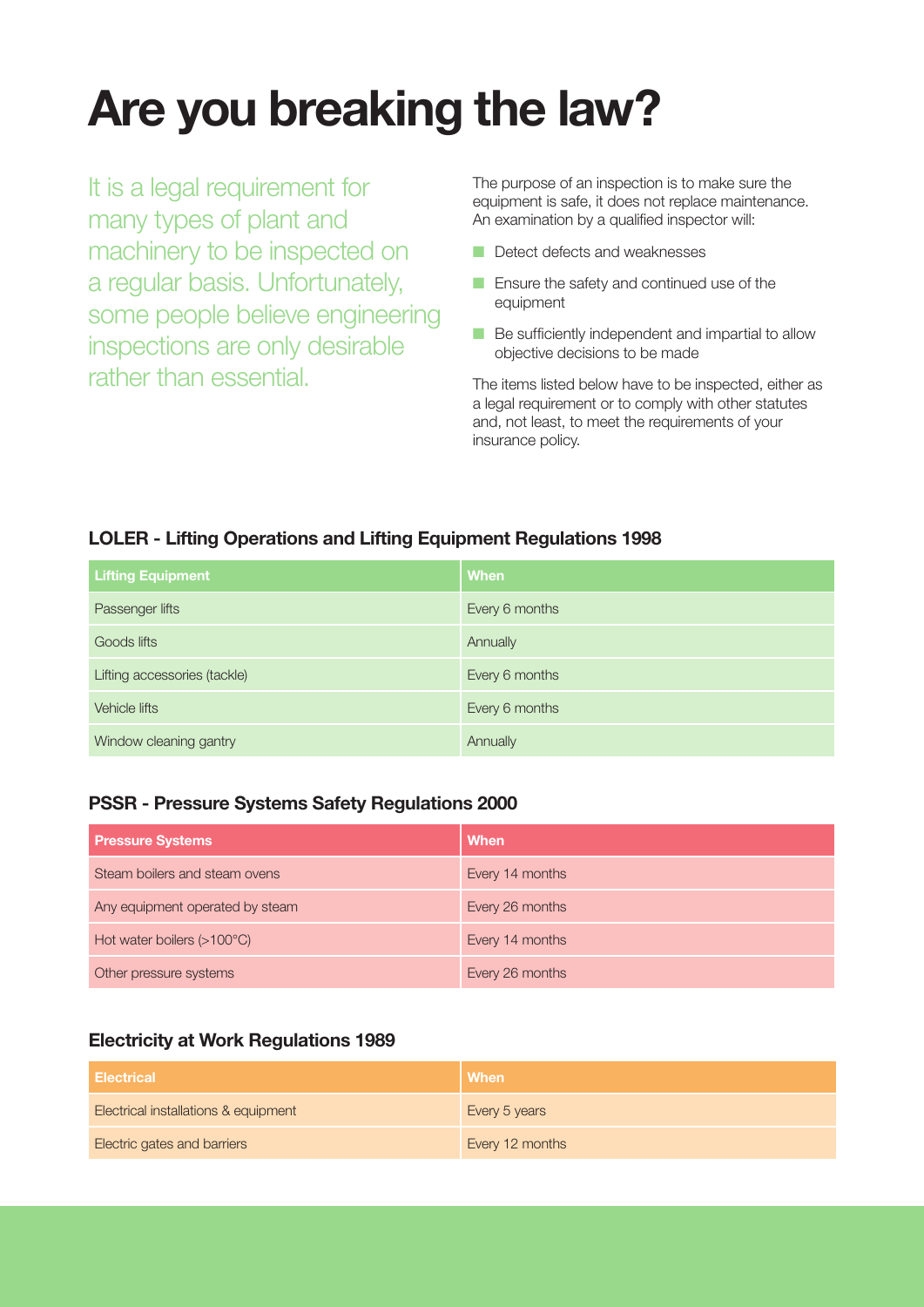# **Inspection Services**

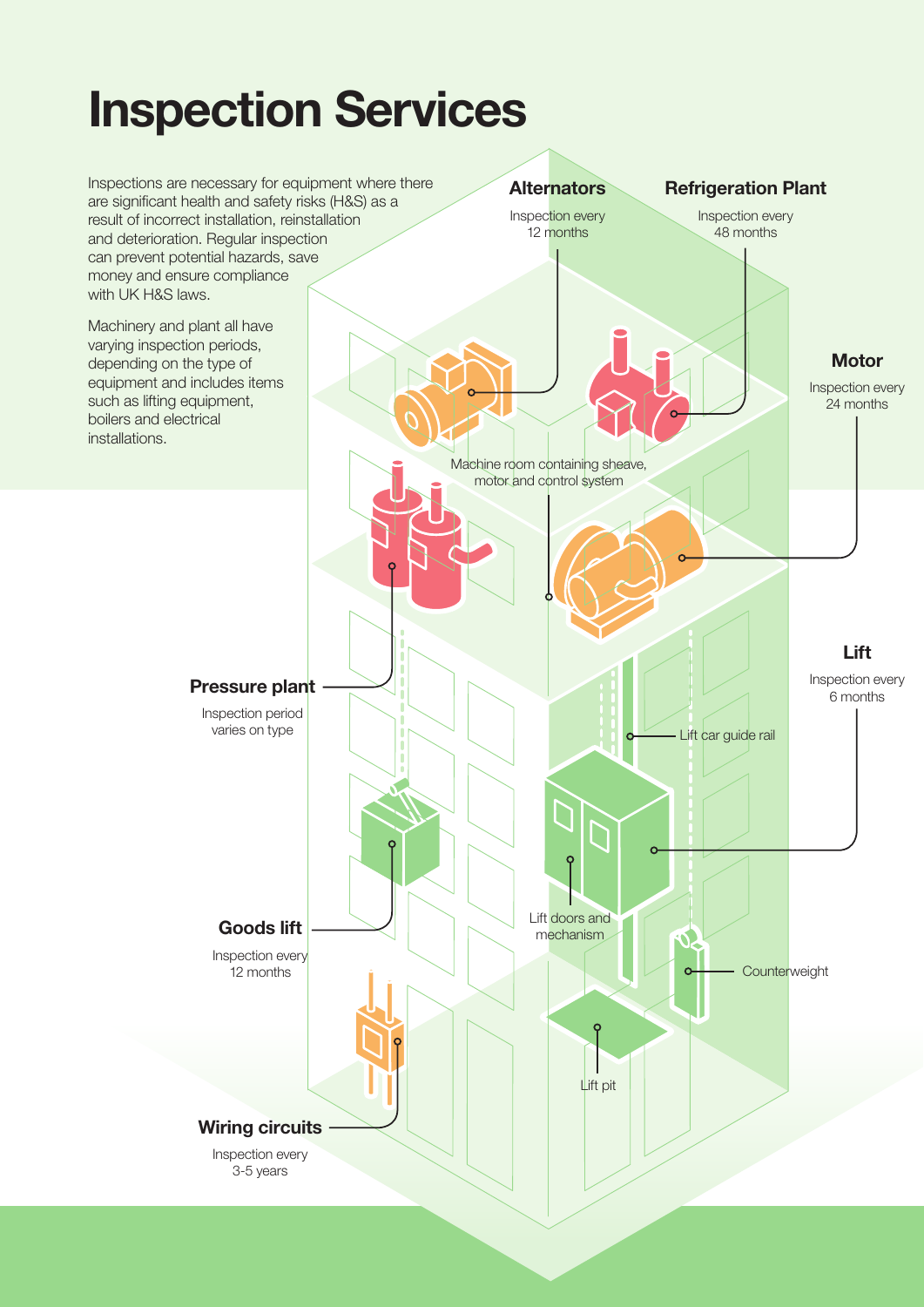# **Inspection guide**

What you need to know

# **What to expect from an inspection**

- Tests should be performed on site by a qualified engineer or surveyor, who may also provide advice on maintenance and usage.
- You will be issued with a "Certificate of Inspection". Similar to an MOT for a car, this will also highlight any faults or defects that need fixing.
- Anything considered dangerous may result in the plant being taken out of service until it is repaired.

# **Lifting equipment**

# **Passenger lifts** – Inspected: 6 months

It is a legal requirement for lifts to be inspected by an independent competent person. Inspections should not be carried out by the same person responsible for maintenance due to conflict of interest. Be aware that a maintenance plan may not include all statutory inspection requirements.

Keep a record of inspections and a copy of the inspection certificates with your insurance documents.

To help comply with the 1998 'Lifting Operations and Lifting Equipment Regulations' (LOLER), insurers offer a stand alone inspection service, separate to an Engineering Insurance policy.

## **Lift Car Guide Rail - Inspected: 12 months**

Examination of the lift car guide rail in the shaft is essential. If faulty the lift could list, causing extensive damage and harming anyone inside.

# **Good lifts** – Inspected: 12 months

Goods lifts are for carrying goods only and should never be used to carry people. Falling lifts and trapped limbs are among the most common risks.

# **Pressure plant**

Inspections will depend on the type of pressure system(s) you have. In blocks of flats these are listed below:

## **Hot water boilers** – Inspected: 24 months

Hot water boilers keep the water temperature below 100ºC and typically provide heating of water for domestic and commercial use.

### **Pressurised hot water boilers**  Inspected: 14 months

They are susceptible to corrosion and fatigue caused by excessive scale in the system.

## **Refrigeration Plant** – Inspected: 48 months

Typically used for air conditioning, the main risk for refrigeration plant failure is pressure failure due to corrosion and fatigue.

# **Electrics**

Under the Electricity at Work Regulations Act 1989, it is a legal requirement to ensure the safety of electrical devices in blocks of flats, which are considered commercial premises for insurance purposes.

## **Wiring circuits** Inspected: 3-5 years

Electrical wiring installations vary widely in complexity. To avoid shocks, burns and worse, the communal areas of blocks of flats have to meet strict health and safety standards determined by the government.

Alternators can be used as a backup in the event of an electrical power failure or interruption. Inspections identify obvious signs of wear and deterioration.

Inspection of engines, motors, pumps and compressors are essential. In July 2010 a five-year-old girl was crushed to death by an automatic gate because it was faulty and did not meet British safety standards.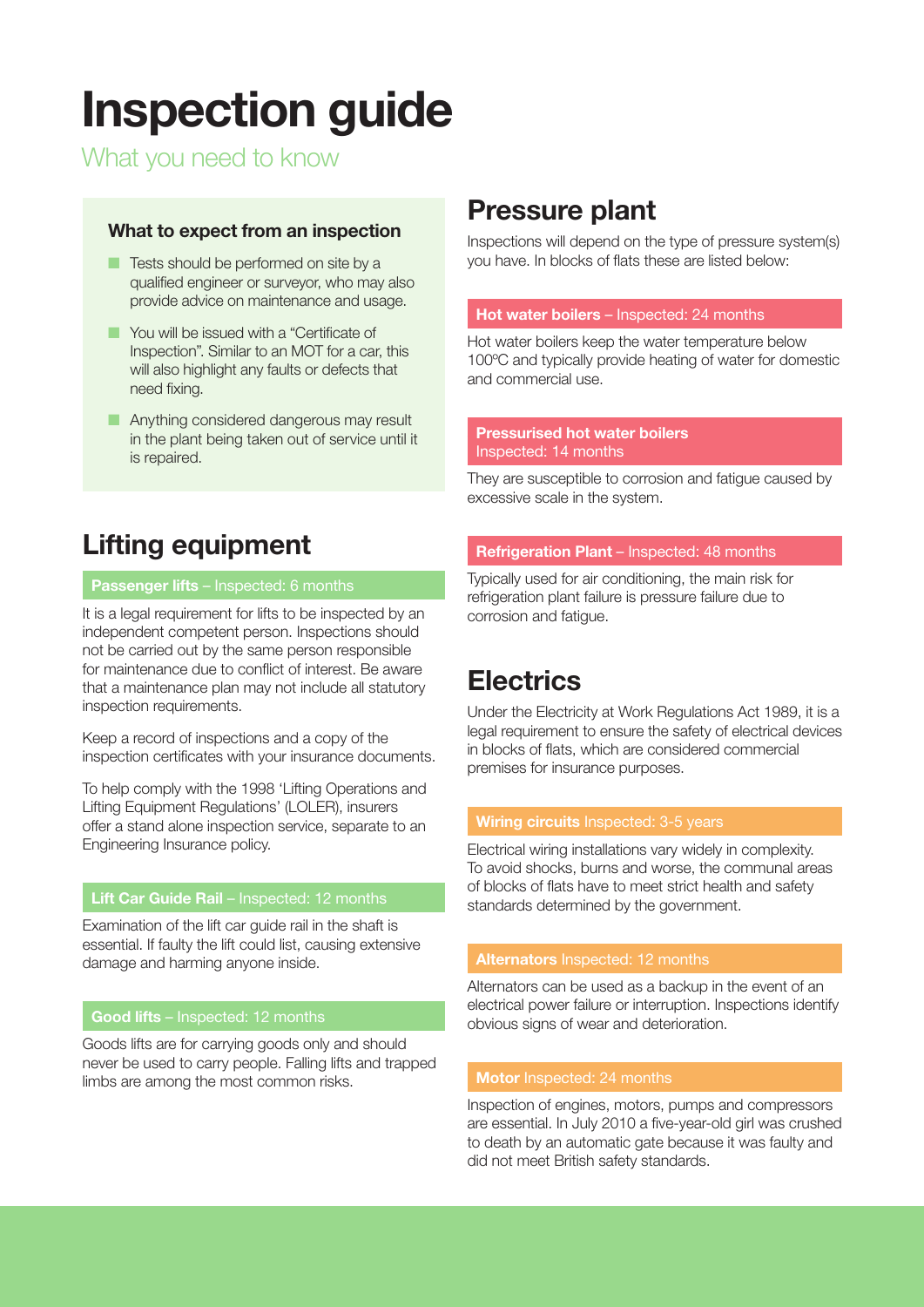# **Engineering insurance**

## **Most claims fall under two main causes:**

- **Accidental damage**
- **Mechanical breakdown**

### **Mechanical breakdown is usually defined as:**

- Sudden stoppage caused by a mechanical or electrical defect in the plant
- Fracturing of any part of the plant caused by frost and which requires repair or replacement before the plant can resume normal working

Most policies are worded to cover 'Sudden and Unforeseen' damage, which often also includes explosion, collapse and accidental damage.

'Sudden and Unforeseen' damage would cover immediate repairs or replacement. The policy holder merely has to prove the damage was both 'sudden' and 'unforeseen'. The onus rests on the insurer to prove that any loss or damage was the result of an 'excluded' cause.

### **Examples of scenarios covered**

- Smashed glass in the lift when property is being moved in or out of the building
- Short circuiting
- **Nover voltage**
- **Faulty operation or non-operation of safety or** protective devices
- **Faulty operation or incorrect operation of equipment**
- **Boilers and pressure plant: Sudden and Unforeseen** Damage includes cracking, fracturing water-hammer action and frost

# **Examples of claims**

# **Mechanical Damage**

Our lift broke down with people trapped inside. The fire brigade were called out and during the rescue operation, damage was caused to the lift door and opening mechanism. A claim was submitted for costs to replace the doors and fitting; very labour intensive and very expensive.

## **Total cost: £10,071**

## **Mechanical Damage**

The motor on our lift was relatively new (approximately 5 years old), however, the encoder had stopped working. The lift developed a levelling problem which raised a health and safety issue. The final costs included a replacement encoder and labour charges.

## **Total cost: £1,201**

# **Accidental Damage**

Our lift was out of order following a power surge during an electrical storm. We called a lift engineer to identify the cause of the problem and found the lift's lighting and safety control box had fused. These were removed from the main circuit and diagnostic checks revealed that the main circuit board and software had been corrupted.

## **Total cost: £6,344**